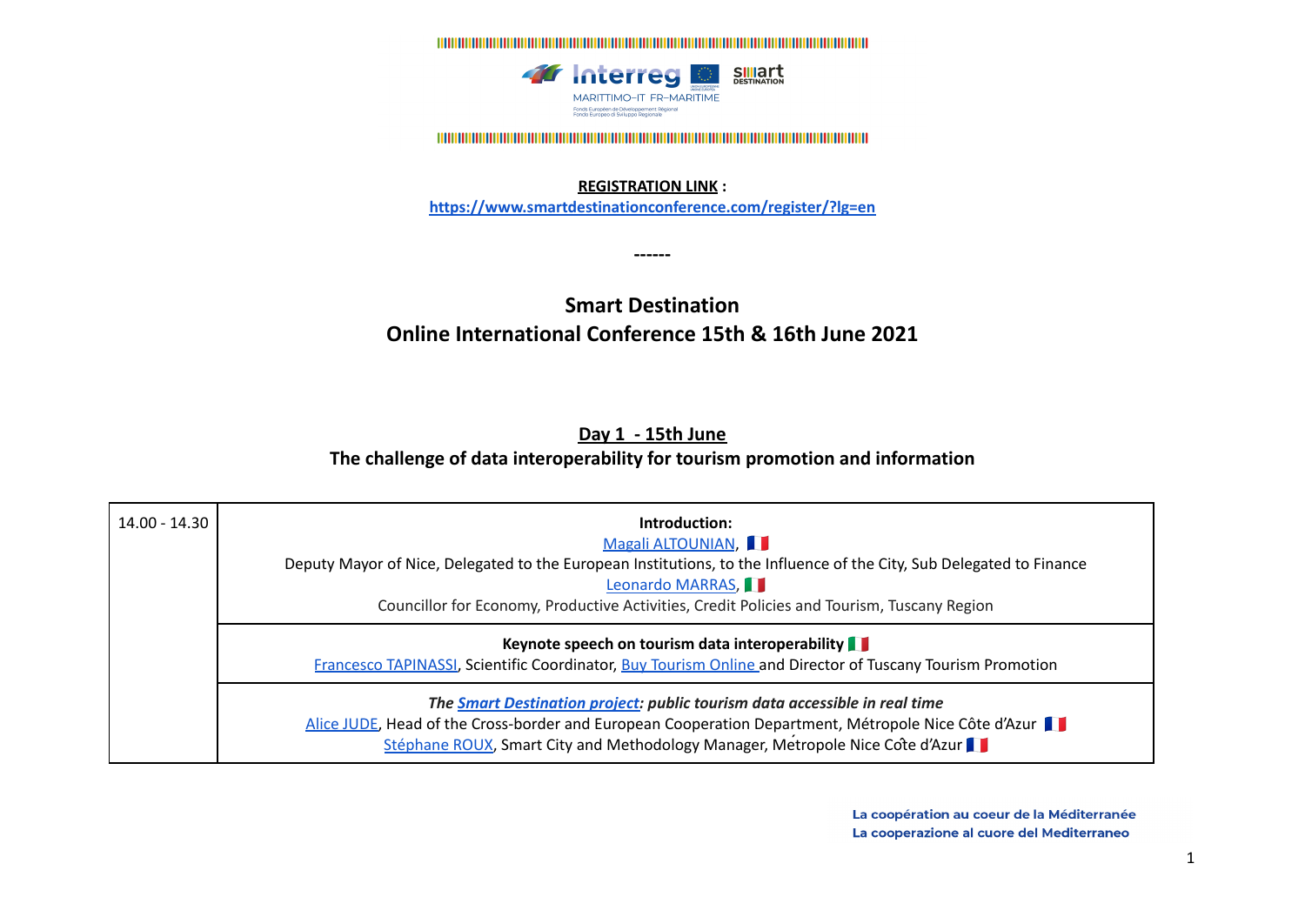

#### 

| 14h30 -     | <b>Round Table</b>                                                                                                        |
|-------------|---------------------------------------------------------------------------------------------------------------------------|
| 15h45       | Interoperability of public tourism data: challenges, good practices and perspectives                                      |
|             | Moderation:                                                                                                               |
|             | Manuela BIGI, P.O. Head of Coordination Integrated Projects Tourism and Trade, Tuscany Region                             |
|             | <b>Speakers:</b>                                                                                                          |
|             | José LUIS CORDOBA, Andalusia Region, Lead Partner of the European initiative Tourism of Tomorrow Lab, Member of the<br>1. |
|             | <b>NECSTOUR Network</b> (                                                                                                 |
|             | Dario BERTOCCHI, Project SHAPETOURISM, INTERREG MED, Research Professor, Department of Economics, Ca'Foscari<br>2.        |
|             | University, Venice                                                                                                        |
|             | Claudia GUZZON, CRPM Network, Project Best MED, INTERREG MED<br>3.                                                        |
|             | Céline COULOMB, South Provence-Alpes-Côte d'Azur Region, Passerelle Geotrek-Apidae - Project Outdoor data, INTERREG<br>4. |
|             | ALCOTRA I                                                                                                                 |
|             | Mara SORI, Managing Authority <i>Italy - France Maritime Cooperation Programme 2014-2020</i><br>5.                        |
|             | Laure COUSSOT, Delegate for Cross-Border Affairs, Canton of VAUD, Council of Léman, Switzerland<br>6.                     |
| 15h45 -     | <b>Debate with Smart Destination partners</b>                                                                             |
| 16h45       | Roundtable speakers and participants ask questions to the project partners about the functioning of the platforms         |
|             | Partnership:                                                                                                              |
|             | Région Toscane & FST: Manuela Bigi & Alessandro Mannini                                                                   |
|             | <b>CAT Confesercenti:</b> Gianni Masoni & Massimiliano Gini                                                               |
|             | Métropole Nice Côte d'Azur: Alice Jude & Stéphane Roux                                                                    |
|             | <b>CCIR PACA: Laure Nervi &amp; Julie Giordano</b>                                                                        |
|             | Région Ligurie: Daniele Bruzzo & Gabriele Talarico                                                                        |
|             | Région Sardaigne: Tiziano Onnis & Christian Scioni                                                                        |
|             |                                                                                                                           |
| 16h45 - 17h | Wrap up and conclusions                                                                                                   |
|             | <b>Francesco PALUMBO, Director Tuscany System Foundation, Florence</b>                                                    |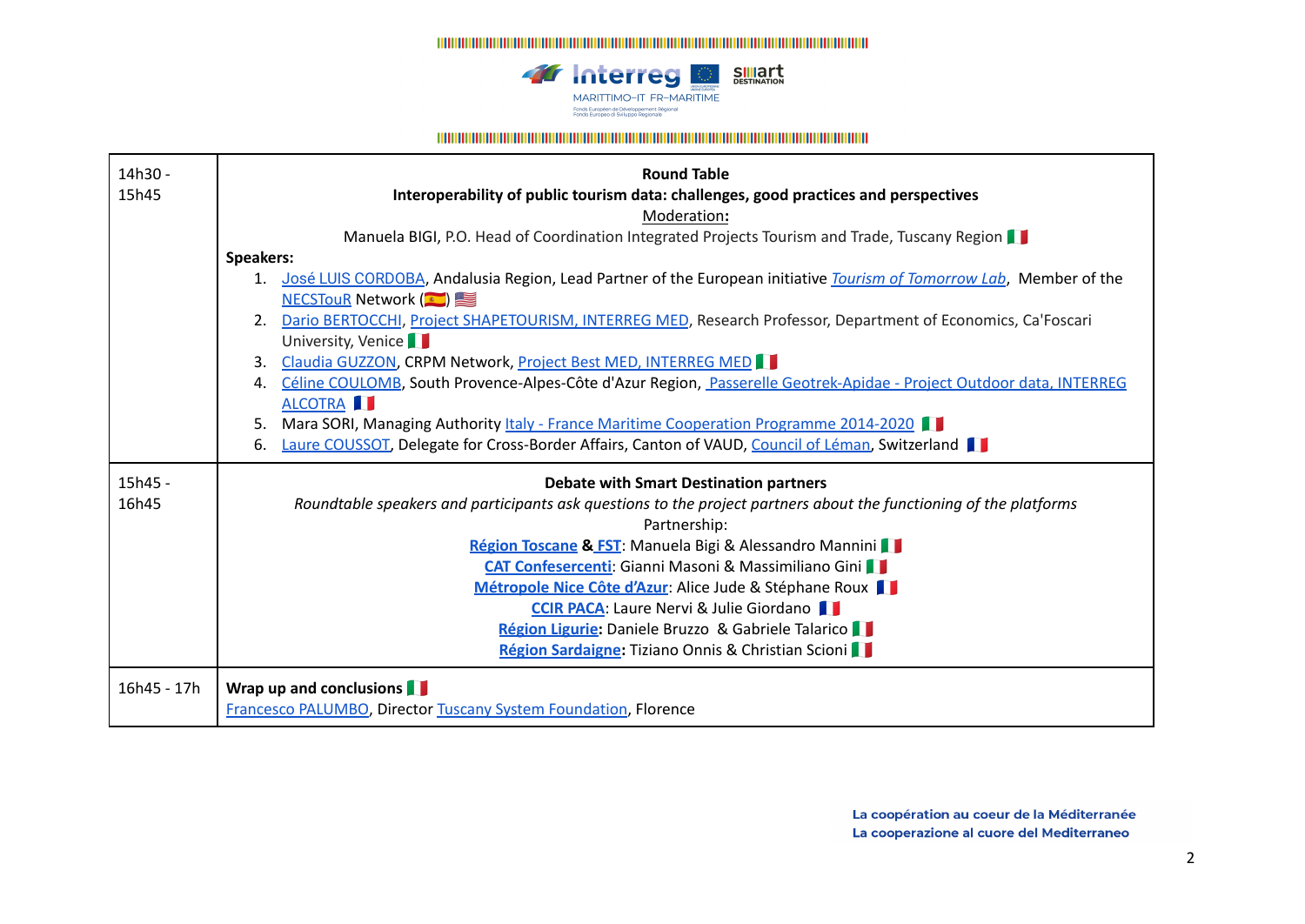

# **Day 2 - 16th June The challenges of accessibility and standardisation of public tourism data for marketing**

| 14.00 - 14.30    | Introduction <b>I</b><br><b>Laurence NAVALESI</b><br>Municipal and Metropolitan Councillor at the Métropole Nice Côte d'Azur in charge of Cross-Border Relations, Private Education and<br>religious affairs                                                                                                                                                                                                                                                                                                                                                                                                                                |
|------------------|---------------------------------------------------------------------------------------------------------------------------------------------------------------------------------------------------------------------------------------------------------------------------------------------------------------------------------------------------------------------------------------------------------------------------------------------------------------------------------------------------------------------------------------------------------------------------------------------------------------------------------------------|
|                  | Keynote speech on the current interoperability of tourism data in the world - contribution of the Smart Destination project to the<br>development of international standards $\left( \frac{1}{2} \right)$<br>Alberto ABELLA, Data Modeling Expert & Technical Evangelist, Foundation FIWARE                                                                                                                                                                                                                                                                                                                                                 |
|                  | The <b>Smart Destination project</b> : production and consumption of standardised data accessible in real time<br>Alice JUDE, Head of the Cross-border and European Cooperation Department, Métropole Nice Côte d'Azur<br>Alessandro MANNINI, Tuscany System Foundation                                                                                                                                                                                                                                                                                                                                                                     |
| 14h30 -<br>15h45 | <b>Round Table</b><br>Using public tourism data for marketing: challenges, good practices and perspectives<br>Moderation:<br><b>Jean Bernard TITZ, Vice President Telecom Valley, Animator community m-tourisme</b><br>Speakers:<br>Ramon Sanchez, Amadeus, member of the European initiative <i>Tourism of Tomorrow Lab</i> , Madrid, Spain( $\blacksquare$ )<br>2.<br>Nicolas MASSIP, Deputy Director, Apidae Tourisme, Lyon, France<br>3.<br>Roberta MARCENARO, Co-founder and CEO, <i>IMARK</i> , Tour Operator, Washington, USA<br><b>Evelyne SORASIO, President HI-FROM - Myvizito, Tourist application, Beausoleil, France</b><br>4. |

La coopération au coeur de la Méditerranée La cooperazione al cuore del Mediterraneo